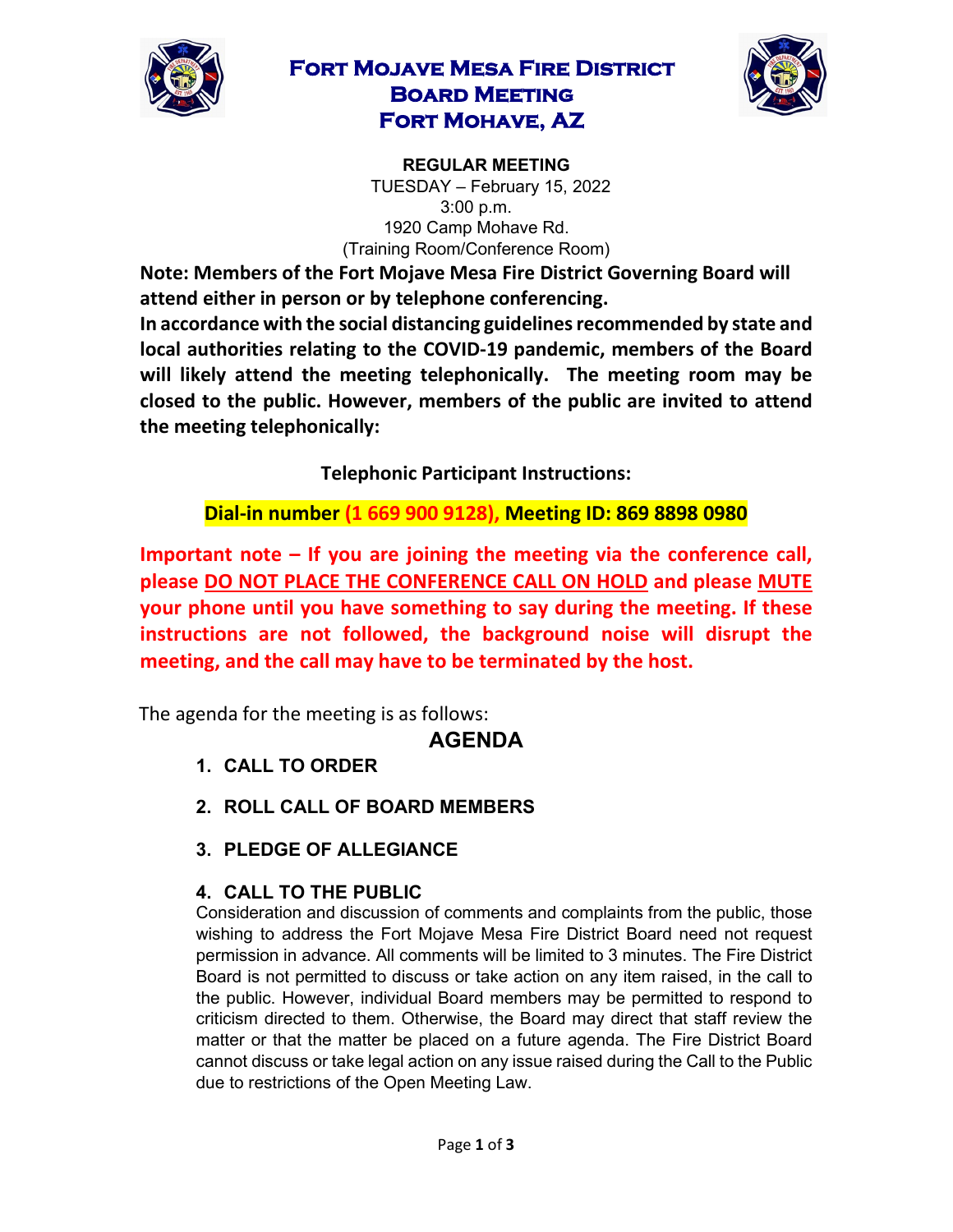



- **5. DISCUSSION AND POSSIBLE ACTION APPROVAL OF MINUTES A. REGULAR SESSION – January 18, 2022.**
- **6. DISCUSSION AND POSSIBLE ACTION RE: REVIEW AND APPROVAL OF January 2022 FINANCIAL REPORT:**
- **7. DISCUSSION AND POSSIBLE ACTION RE: AMBULANCE ACCOUNTS BEING REQUESTED TO WRITE - OFF FOR THE AMOUNT OF \$2,452.39.**
- **8. DISCUSSION AND POSSIBLE ACTION RE: AMBULANCE ACCOUNTS NEEDING TO BE SENT TO COLLECTIONS IN THE AMOUNT OF \$17,638.61.**
- **9. AGENDA MODIFICATIONS. (The Board may wish to change the order of items on the agenda)**
- **10. DISCUSSION - Provide information on S&P Global Ratings rating on the districts Taxable Series 2022.**
- **11. DISCUSSION AND POSSIBLE ACTION RE: To Consider and, If Deemed Advisable, to Adopt Resolution NO. 22-02 Relating to the District's Participation in the Arizona Employers' Pension Prefunding Plan (AEPPP) and the Adoption of the Public Agencies Post-Employment Benefits Trust Administered by Public Agency Retirement Services (PARS)**
- **12. DISCUSSION AND POSSIBLE ACTION RE: To Consider and, If Deemed Advisable, to Adopt Resolution NO. 22-03 Relating to the District Disclosing the Use of the Certificates of Participation (COPs) Funds. And an Exhibit to reflect an updated District Pension Policy to Communicate the Council's Pension funding objectives and to meet P.S.P.R.S. PENSION FUNDING POLICIES PER ARIZONA REVISED STATUTE § 38-863.01(A)(1).**
- **13. DISCUSSION AND POSSIBLE ACTION RE: To Approve Motorola Solutions Invoice for \$14,768.12; Budgeted and identified communication/radio equipment utilized for emergency response communication and awareness, 911 communications and interoperability with other agencies.**